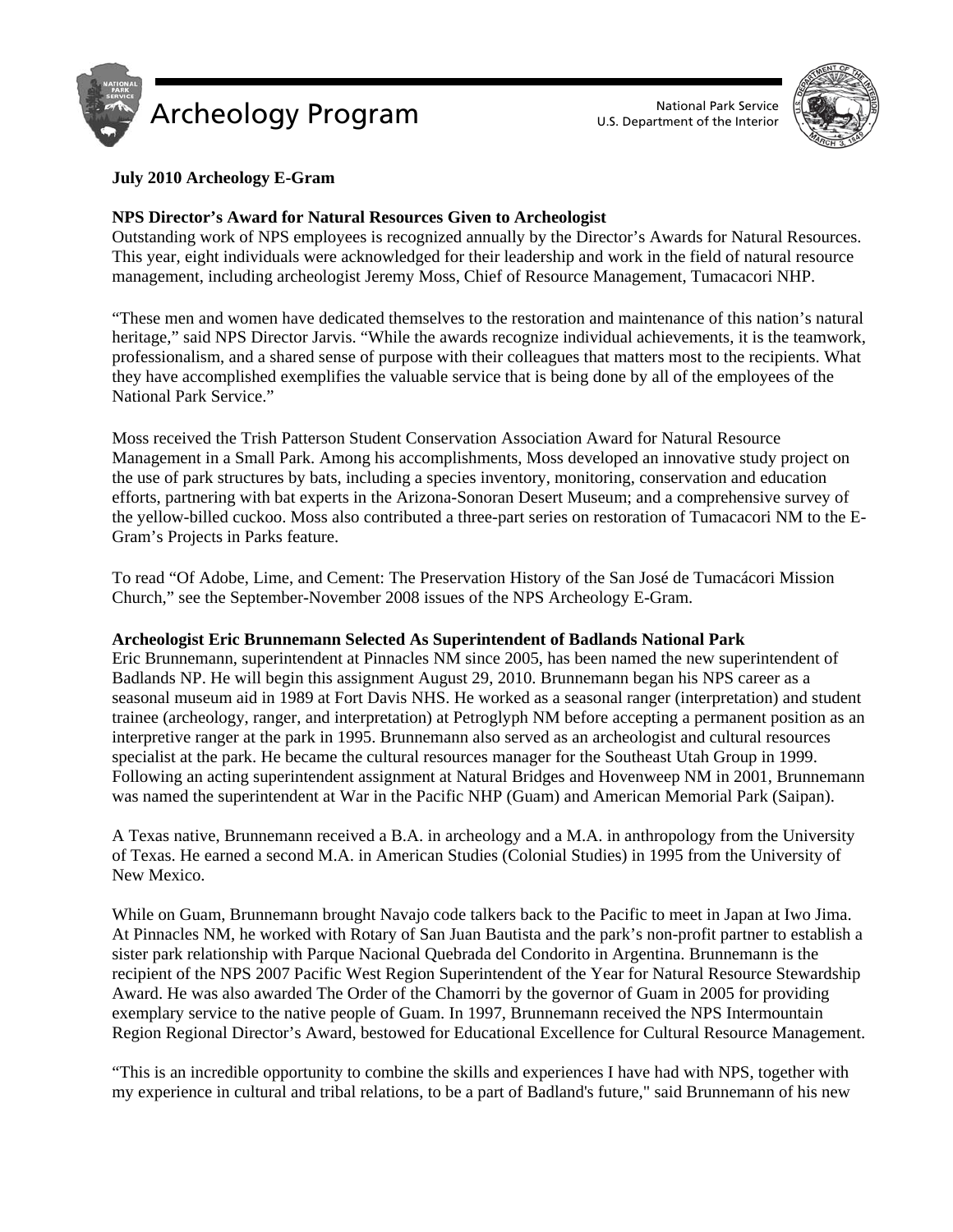position. "I have watched with admiration the work of [Superintendent] Paige Baker as Badlands NP developed its General Management Plan with the Oglala Sioux, and I am honored to now have the opportunity to be part of this journey."

### **Archeologists Find Washington's Dining Hall at Valley Forge National Historic Site**

NPS archeologists have identified the remains of a log cabin found behind the Valley Forge headquarters. General George Washington had this building erected to use as a dining hall for himself and his top military advisers during the six-month Revolutionary War encampment, according to Joe Blondino, the field director for the public archeology project.

During the Continental Army's stay at Valley Forge, Washington, along with his aides, servants and wife all lived and worked together in the small, still extant, headquarters house. To ease the cramped conditions, the general had a cabin constructed that served as both a dining hall and war room for Washington and his men.

Blondino, Carin Boone and Katie Cavallo, all season park employees, are digging 5-foot-square excavation units to uncover the remnants of the structure, estimated to be about 24 feet long and 20 feet wide. "We got really lucky," Blondino said. "Normally, in archeology you make your big, exciting discovery on the afternoon of your last day in the field. In this case, on our first day, we opened this five-by-five foot unit right here, and we started to see that soil discoloration, that soil stain, immediately."

Last summer, the group found broken pottery, animal bones and other artifacts buried in "trash pits." Their recent finds include a makeshift smoking pipe and sherds of china, but not the dining hall. This season, they were more fortunate.

To learn more about the first season of the excavations, go to "Meeting at Headquarters: Public Archeology at Valley Forge" at www.nps.gov/archeology/sites/npSites/valleyForge.htm

To learn more about Valley Forge NHS, go to www.nps.gov/vafo/index.htm.

# **Archeological Excavations at Fort Raleigh National Historic Site**

The First Colony Foundation and the NPS have completed the 2010 season of archeological research at Fort Raleigh NHS on the north end of Roanoke Island, NC. Fort Raleigh NHS commemorates the first English attempts to establish a colony in the New World. Beginning in 1584, Sir Walter Raleigh organized a series of expeditions to North America to explore the coast and search for a suitable location to found a settlement. Although these settlements were ultimately unsuccessful, they set the precedent for future English colonization, including the founding of Jamestown in 1607.

In the shallow waters of Roanoke Sound Gordon Watts, First Colony Foundation board member and director of the Institute for International Maritime Research, led a team of the institute's researchers in a search for submerged remains of the Elizabethan colonies. The team excavated an underwater trench in the area where a section of a large hollowed tree trunk was removed in 1982. This large piece of wood was radiocarbon dated and the results indicated a probable late 16th century date. The remains of barrel staves and hooping were also found nearby in 1982, and these remains gave similar radiocarbon dates.

Numerous artifacts were recovered this past season that date from the time of European contact to the present. Many of the oldest ceramic sherds recovered were pieces of pottery made by Carolina Algonquianspeaking Indians. This type of pottery was used by the inhabitants of the Indian towns visited by the English colonists in the 1580s. In addition, fragments of Iberian olive jars were collected. Several fragments had a rich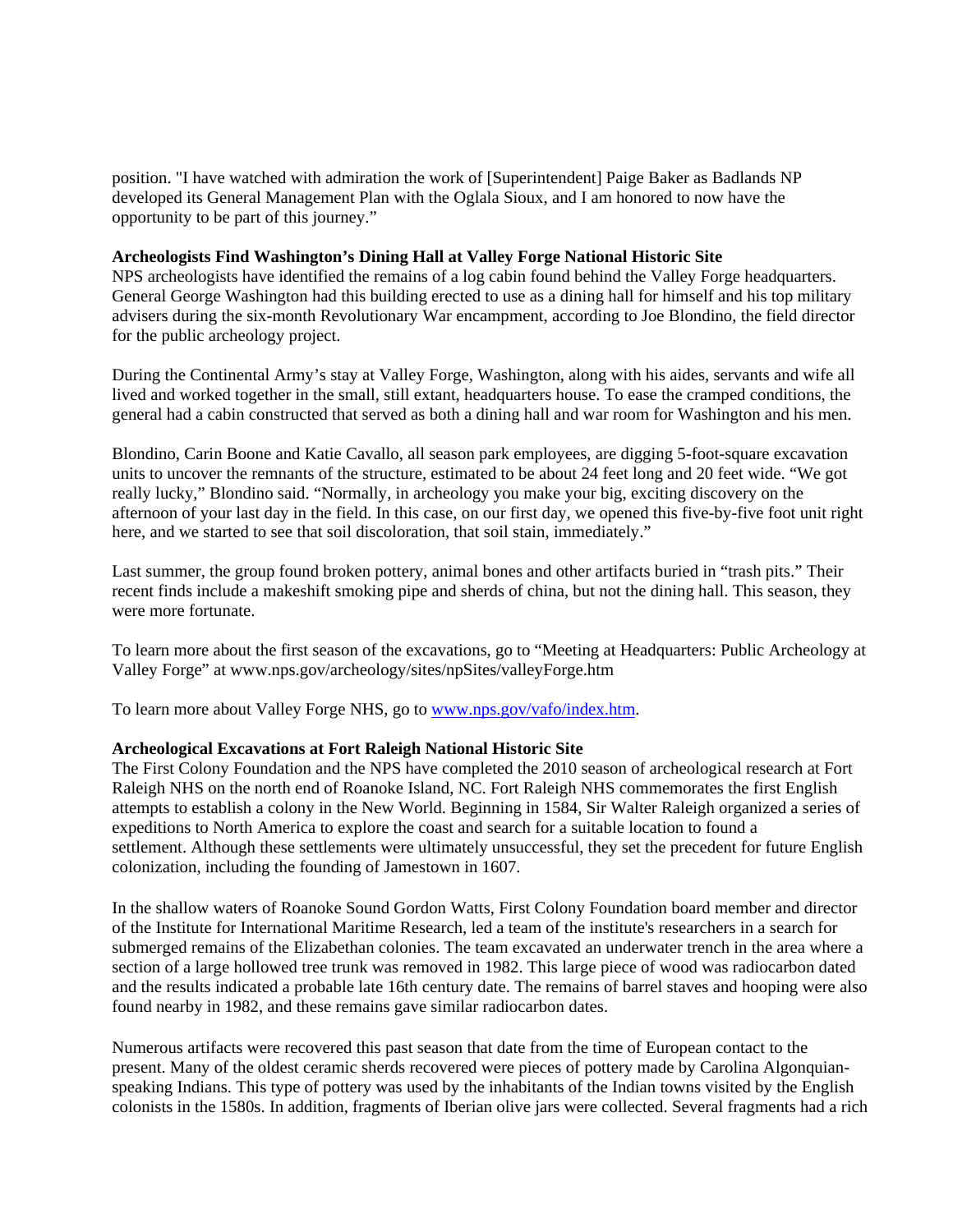olive green interior glazing. More 16<sup>th</sup> century artifacts were found on the grounds of Fort Raleigh NHS, including small blue and white Venetian glass beads.

For more information about Fort Raleigh NHS, go to www.nps.gov/fora/index.htm

### **New Exhibits Tell Native American Story of Glacier National Park**

New exhibits in the Glacier NP St. Mary visitor center, *"*At Home in This Place,*"* focuses on tribal perspectives about the park. Several years of consultation with cultural experts from the Blackfeet, Kootenai and Salish and Pend d'Oreille tribes provided authenticity and a true tribal perspective on issues related to land, plants, animals, mountains, and history of the area. The exhibits were installed in early July; tribal leaders and elders viewed the exhibits during a dedication ceremony on July 14.

There are five new main exhibits: 1) Welcome-panels from each of the tribes, detailing their historic and current relationship with the land; 2) *Bittersweet Meanings* looks at changes faced by tribes with the creation of Glacier NP; 3) *Backbone of the World* provides native perspectives on the land, mountains, creation stories, and place names; 4) *The Wisdom in Spoken Words* features oral histories and traditions with video of stories about parklands by tribal elders; 5) *Animal Lessons* is a large winter scene diorama featuring elk, wolves, coyotes, and grizzly bears that are featured in animal stories told by tribal leaders.

Additional exhibits focus on other park stories. These include the following panels: *Where the Prairie Meets the Mountains, Who Lives in the Meadows, and Glaciers on the Move.* There is also a new interactive 3-D park topographic map with fiber optic lights highlighting park landmarks.

For more information about Glacier NP, go to http://www.nps.gov/glac/index.htm

# **Two Sentenced for Looting**

Two apprehended in a Federal illegal artifacts-trafficking sting were sentenced on felony charges on July 7, 2010. U.S. District Judge Dale Kimball sentenced Moab resident Brent Bullock, 62, to five years' probation. Kimball sentenced Moab resident Tammy Shumway, 40, to time served — about three weeks in June 2009 plus 36 months' supervised release, starting with six months of home confinement. The two were caught in a 2½-year probe into the theft and sale of artifacts across the Four Corners region that led to dozens of indictments in Utah, Colorado and New Mexico. Bullock and Shumway each pleaded guilty in March to two felonies and faced maximum potential fines of \$500,000 and up to 10 years in prison.

Bullock admitted he sold a blanket scrap, a digging tool and a fire board to undercover operative Ted Gardiner and offered to sell ceramic figurines, all of which were stolen from public land. Shumway introduced the two men, brokered a \$3,300 sale and received \$330 for her service. Shumway has a drugrelated criminal record and served prison time for credit-card fraud. She is the widow of Earl Shumway who served time for looting graves for artifacts to sell in the 1990s.

During the investigation, the U.S. Attorney for Utah, the FBI and the Bureau of Land Management used information gathered by Gardiner, a Salt Lake County resident and former antiquities dealer who went undercover wearing an audiovisual recording device.

#### **NPS Special Agent Reports on Agency Museum Theft**

In an article in the NPS newsletter *National Catalog/ICMS News* "Keeping What We Have and Recovering What is Missing, A Preliminary Examination of Museum Theft in the NPS" Special Agent Todd Swain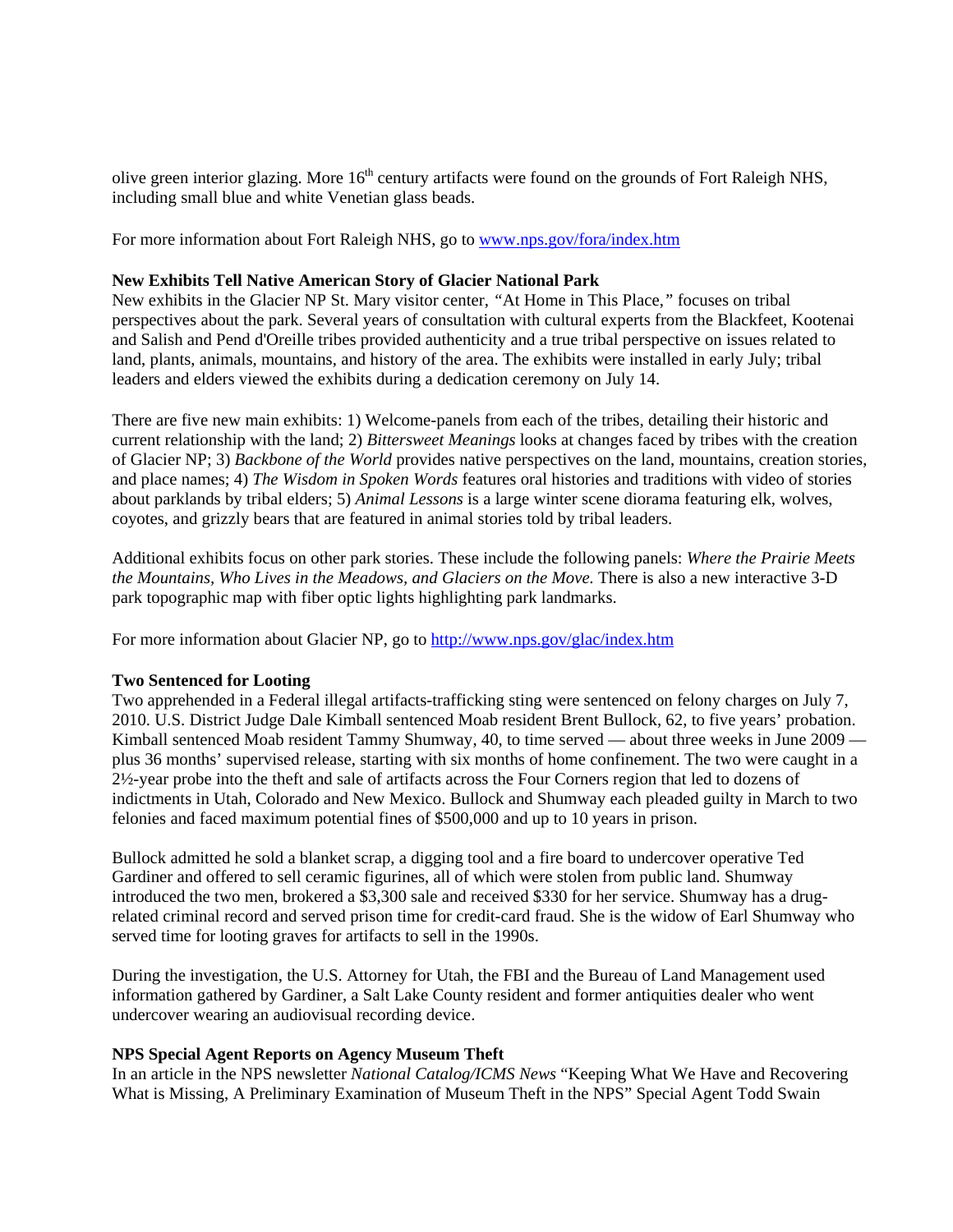reported on the security of agency museums. To keep the project within reasonable parameters, he limited his study to historic or prehistoric items that were taken from NPS curatorial facilities, visitor centers, and historic structures. Using data compiled from NPS Morning Reports, missing firearm data, and stolen art data, Swain contacted parks where items were stolen. Follow-up questions included where items were taken from, how they had been taken, and whether they had been recovered. Despite repeated calls and e-mails to both museum curators and law enforcement Swain received limited responses to requests for information, as park staff were very busy with other duties. In most cases, there was no one currently on the staff that had been at the park at the time of the theft.

Despite the limited data thus far obtained, Swain drew several important conclusions:

1) The NPS is missing some very significant items, such as George Washington's eyeglasses, John Muir's pocket watch, and two paintings by William Henry Jackson.

2) Historic firearms appear to be the most likely target.

3) Many missing items are not reported by curatorial staff to law enforcement in a timely manner, as it is often assumed the items have simply been misplaced and will eventually turn up.

The purpose of the study was not to assign blame, but rather to learn from past events and to recover missing items. If you have any information concerning items that are missing from your park, please contact Swain at (760) 413-8214.

### **Big Hole National Monument is 100 Years Old**

On June 26, 1910, through the Antiquities Act, President William Howard Taft and Congress established Big Hole NM, which was the site of a major battle between the Nez Perce Indians and U.S. military forces. In 1877, Federal agents reversed the terms of land treaties that allowed the Nez Perce to stay on their homeland in present day Washington, Oregon, and Idaho. Angry young warriors attacked Euroamerican homesteaders and, fearing retaliation, Chief Joseph chose to take his people to Canada rather than settle on a small reservation. Six weeks after leaving their homeland, U.S. forces attacked the Nez Perce at Big Hole, present day Montana, on August 9, 1877. Although they escaped, the Nez Perce later surrendered at Bear Paw Mountain (now part of Nez Perce NHP), 40 miles from the Canadian border.

Monument staff plan to celebrate the centennial at the end of the year, when renovations of the visitors center will be completed. For more information about Big Hole NM, go to www.nps.gov/biho/

#### **Volunteers needed for Archeology Event at Yosemite National Park**

Volunteers are needed to provide archeological education to the public and to monitor archeological sites during the 7th Annual Yosemite Facelift on September 21-26**.** The Facelift is a large volunteer clean-up event to remove modern trash from the park. Archeology interpreters will provide information to the public about how distinguish artifacts from modern trash and show volunteers specific areas where they may collect trash in the park. Archeological monitors will be placed at sensitive historic and prehistoric sites to ensure that Facelift volunteers do not collect cultural resources, such as historic artifacts, that are valuable to the park's history. This is a great opportunity to work alongside professional archeologists. Volunteers who can commit to working the entire 5 day event are preferred. Volunteers will attend the orientation training on Tuesday, September 21.

To participate, complete a volunteer application on-line at www.volunteer.gov/gov/ (keyword search = Yosemite Facelift Archeology Field Assistant). For more information contact Emily Darko, Yosemite NP Archeological Technician at (209) 379-1457 or Laura Elze, Yosemite NP Resources Management & Science Volunteer Coordinator at (209) 379-1012.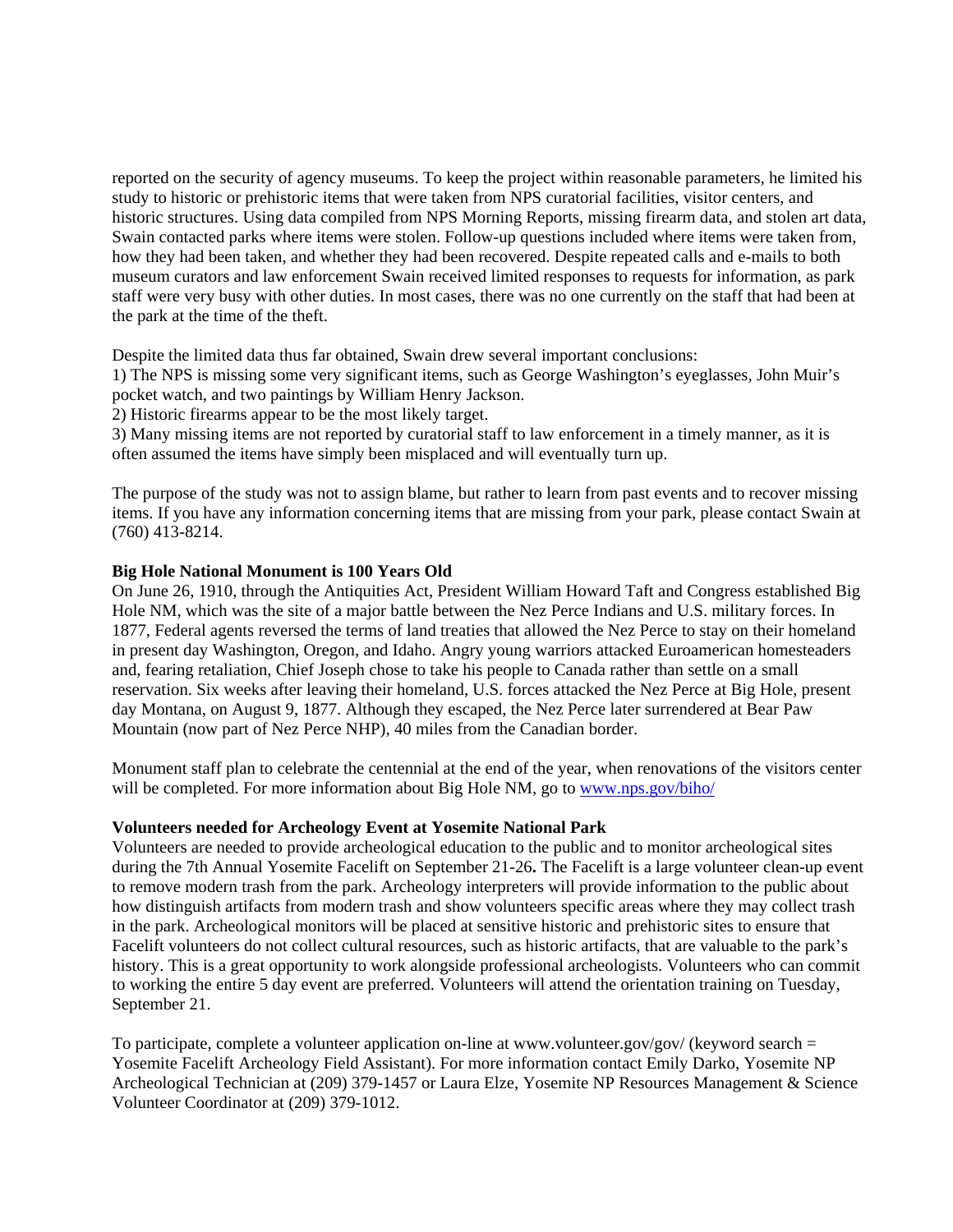# **USFS to Offer Archeological Violation Investigation Training**

Wayne National Forest is sponsoring "Archeological Violation Investigation" in Nelsonville, Ohio, September 14-16, 2010. The class is open to all Federal, Tribal and other government agency law enforcement officers, archeologists and prosecuting attorneys. (USFS and BLM have determined that this class meets law enforcement officers' ARPA training requirements.) The registration deadline for the class is close of business on Friday, August 13, 2010. Tuition is \$350.00.

The three-day class provides training on all aspects of the investigation and prosecution of archeological crimes. Instructors for the class are recognized national experts in this area of law enforcement. Topics covered in the class are:

- Archeological resource crime overview;
- Looting, collecting and trafficking networks;
- ARPA and other Federal and State statutes used to prosecute archeological violation cases;
- Archeological crime investigative methods;
- Archeological damage assessment methods;
- Archeological violation case studies.

An archeological crime scene practical exercise also is included. Class participants will be required to investigate and conduct a damage assessment at a mock archeological crime scene.

For more information, contact Wayne NF Archeologist Ann Cramer (740) 753-0553 or ADIA Archeologist / Owner Martin McAllister (406) 239-1874.

# **ARPA Grants Available**

The NPS Law Enforcement, Security, and Emergency Services Division is accepting applications for Archaeological Resource Protection Act (ARPA) Program Grants for FY 2011. These funds are to assist law enforcement in effectively reducing or eliminating ARPA related criminal activity on NPS lands. Funding will target the highest priority ARPA crimes system-wide by assisting with investigations, overtime, travel, training, extension of non-permanent personnel, and equipment.

While not all requests will be funded, parks with ARPA enforcement and investigative issues are strongly encouraged to apply. ARPA funding is distributed based on a good track record of documenting and addressing ARPA related criminal activity, as well as identifying and addressing the emergence of new and extraordinary ARPA threats. To improve effectiveness in both securing and efficiently distributing ARPA funds, it is essential to identify the overall scope of need. Your request for funding will help identify the needs of the field and address the level of funding available to the agency in the future.

Requests will be prioritized by each regional chief ranger and forwarded to Branch Chief of Law Enforcement Operations Sarah Davis, no later than August 15, 2010. Further information can be found on InsideNPS or by contacting Davis by phone at (202) 513-7162.

# **\$1.2 million in 25 NPS Grants Awarded to Preserve Battlefields**

More than \$1.2 million in NPS grants will be used to help preserve and protect America's significant battlefield lands. The funding from the NPS American Battlefield Protection Program will support projects at more than 100 battlefields nationwide. The grants fund projects at endangered battlefields from the Revolutionary War, War of 1812, Mexican-American War, Civil War, World War II, and Indian Wars. Grants were made to projects in 17 states and territories to support archeology, mapping, cultural resource survey work, documentation, planning, education, and interpretation. Projects include underwater archeology at the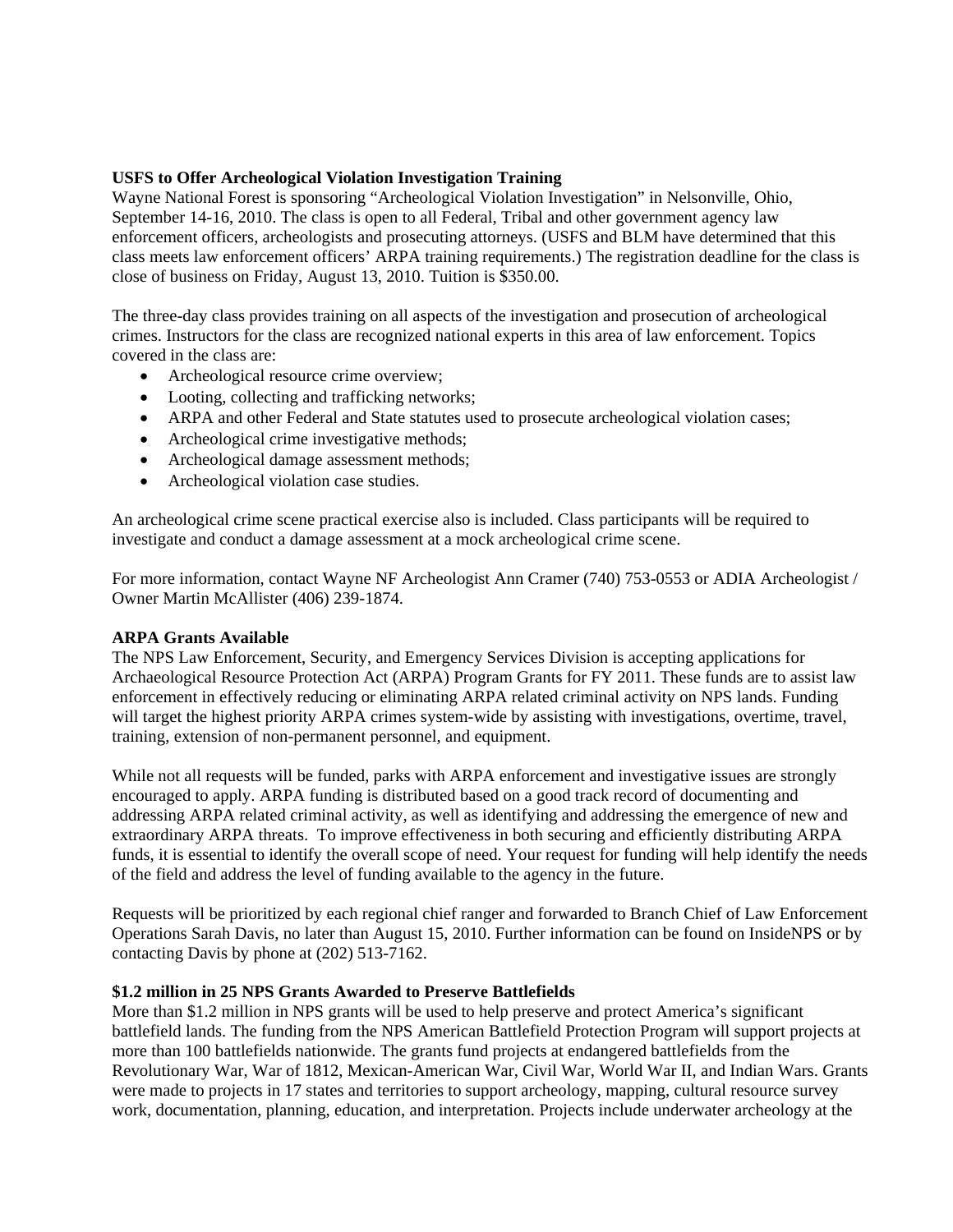Battle of the Atlantic during WWII in North Carolina; documentation of the Second Seminole War Fort Defiance and Fort Micanopy in Florida; a statewide comprehensive GIS database of Civil War sites that will include 38 battlefields in Tennessee; a preservation plan for the U.S. Dakota War of 1862 Woodlake Battlefield in Minnesota; and development of a new battlefield preservation, and planning website in Virginia for the Shenandoah Valley Battlefields National Historic District.

Federal, state, local, and Tribal governments, nonprofit organizations, and educational institutions are eligible for the battlefield grants which are awarded annually. Priority is given to the preservation of nationally significant battlefields. The majority of grants in 2010 were given to battlefields listed as Priority I or II sites in the National Park Service's Civil War Sites Advisory Commission Report on the Nation's Civil War Battlefields and the Report to Congress on the Historic Preservation of Revolutionary War and War of 1812 Sites in the United States.

Since 1996 more than \$12 million has been awarded by ABPP to help preserve significant historic battlefields associated with wars on American soil. "These grants will help safeguard and preserve American battlefield lands," said NPS Director Jarvis. "These lands are symbols of individual sacrifice and national heritage that we must protect so that this and future generations can walk these places and understand the struggles that define us as a nation."

More information about the NPS American Battlefield Protection Program is available online at http://www.nps.gov/history/hps/abpp.

## **Newberry Library in Chicago Releases "Atlas of Historical County Boundaries"**

The Newberry Library is pleased to announce the completion and release of its Digital Atlas of Historical County Boundaries, an electronic resource—available online free of charge at www.newberry.org/ahcbp that covers every day-to-day change in the size, shape, location, name, organization, and attachment of each U.S. county and state from the creation of the first county in 1634 through 2000. The digital atlas will be an important archival tool for historical archeologists.

#### **Projects in Parks: A New Vázquez de Coronado Site at El Morro National Monument**

Until November 2007, the earliest physical trace of a European presence at El Morro NM was the 1605 inscription of Don Juan de Oñate, the first Spanish Governor of New Mexico. Although historical documents hint at visits by earlier sixteenth-century Spanish *entradas* – particularly the 1583 expedition led by Antonio de Espejo – no material evidence of these expeditions had ever been identified at the El Morro National Monument.

Following archeological work directed by Charles Haecker in late 2007, and funded by the NPS Heritage Partnerships Program, dramatic new evidence emerged linking El Morro with the earliest major Spanish entrada in the desert Southwest – i.e., the 1540-1542 expedition of Capitan General Francisco Vázquez de Coronado. A range of metal artifacts recovered during this two-day investigation point to the presence of the Vázquez de Coronado expedition.

Read the entire report at www.nps.gov/archeology/sites/npSites/elMorro.htm

*Projects in Parks* is a feature of the *Archeology E-Gram* that informs others about archeology-related projects in national parks. The full reports are available on the *Research in the Parks* web page www.nps.gov/archeology/sites/npSites/index.htm or through individual issues of the *Archeology E-Gram*. Prospective authors should review information about submitting photographs on the *Projects in Parks* web page on InsideNPS.